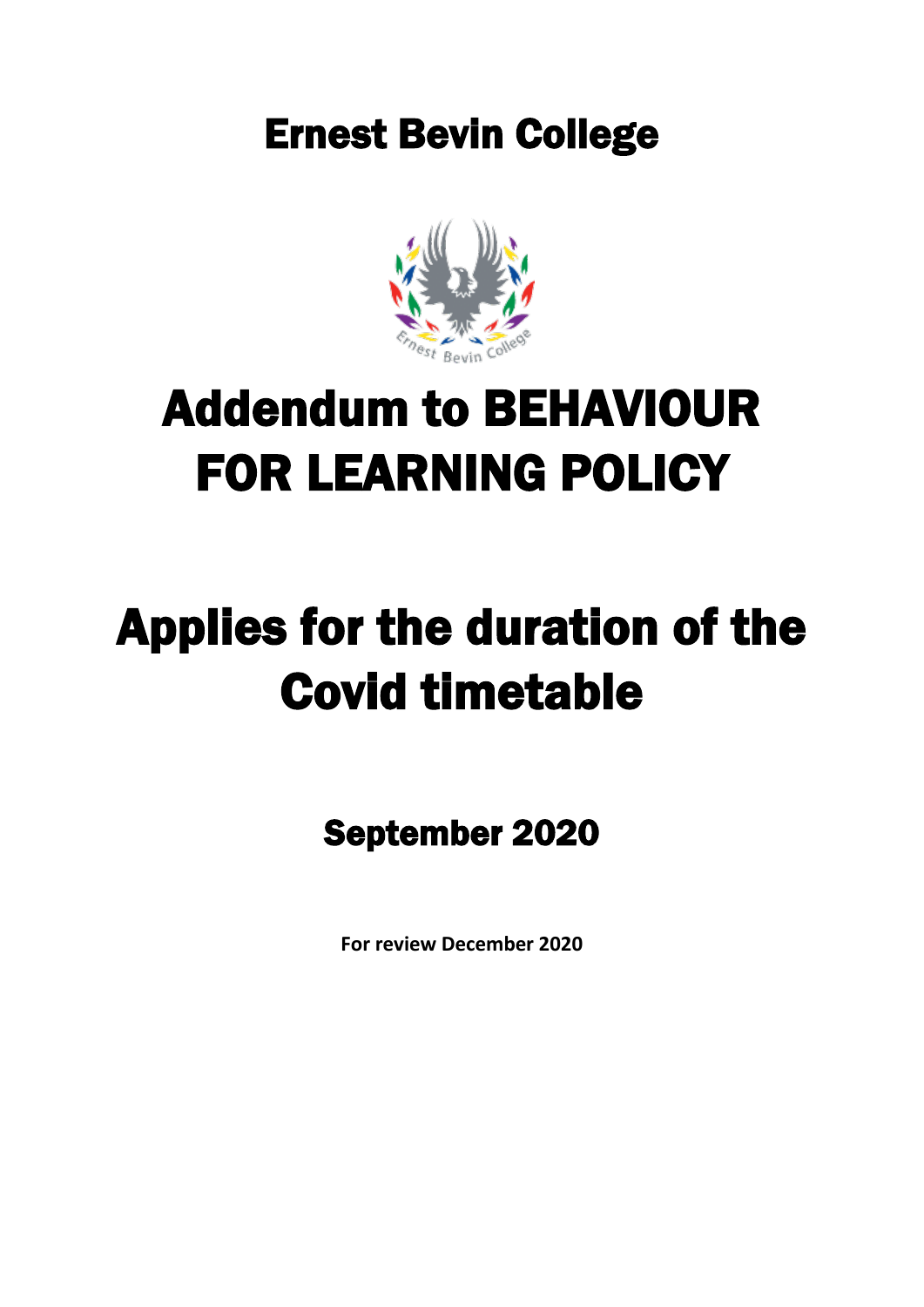**The following expectations of students and consequences of non-compliance are an addition to the current Student code of conduct and the consequences, sanctions and actions sections of Ernest Bevin College's 2020 Behaviour and Anti-bullying policy. They do not replace the existing policy.**

**The additions are in response to the DfE guidance on the full reopening of schools in September 2020, published on 2nd July 2020.**

### **Expectations of students**

#### Uniform

- Full College uniform is to be worn on arrival and upon leaving the College. It must be worn in lessons, around the building and in the playground
- **On arrival to College disposable Facemasks must be put in covered bins located at the College entrances. Reusable facemasks may be worn in communal walkways, in the playground and in classrooms. When not in use re-usable facemasks must be safely stored away in a zipped bag\***
- **On the day students have PE, approved PE or Games kit is to be worn for the whole day**
- Coats must be removed inside the College
- Shirts should be tucked in, trousers pulled up, ties done up and top buttons fastened
- Hooded tops and hats are not allowed (with the exception of plain woollen hats in the playground in the Autumn and Spring terms). Coats must be removed indoors

#### Attendance and Punctuality

- Students must attend College every day unless there is a good reason not to do so. Families should inform the College through MYEd should a student be unwell
- **Students must arrive to College at their allocated start time and on time**

#### Travelling to and from College

- **Students using public transport must wear a facemask on their journey's to and from College\***
- **Students must maintain social distancing rules walking on pavements, on public transport and in shops at all times**
- **Students must only enter and exit the College via the assigned entry point for their year group**
- Students are to walk sensibly, be polite and mindful of others on pavements, public transport and in shops
- Students must not gather in local streets before or after College

#### Moving around the College

- **Students must remain in their year bubble at all times. They must stick to their assigned walking routes and only use their designated classes**
- Students must walk, not run, and avoid touching each other.
- Noise should be kept to a minimum

#### In lessons

- Students will enter class at the start of the day in an orderly manner, stand behind chairs and wait until teacher instructs them to sit
- Once seated necessary equipment will be placed on desk/working surface